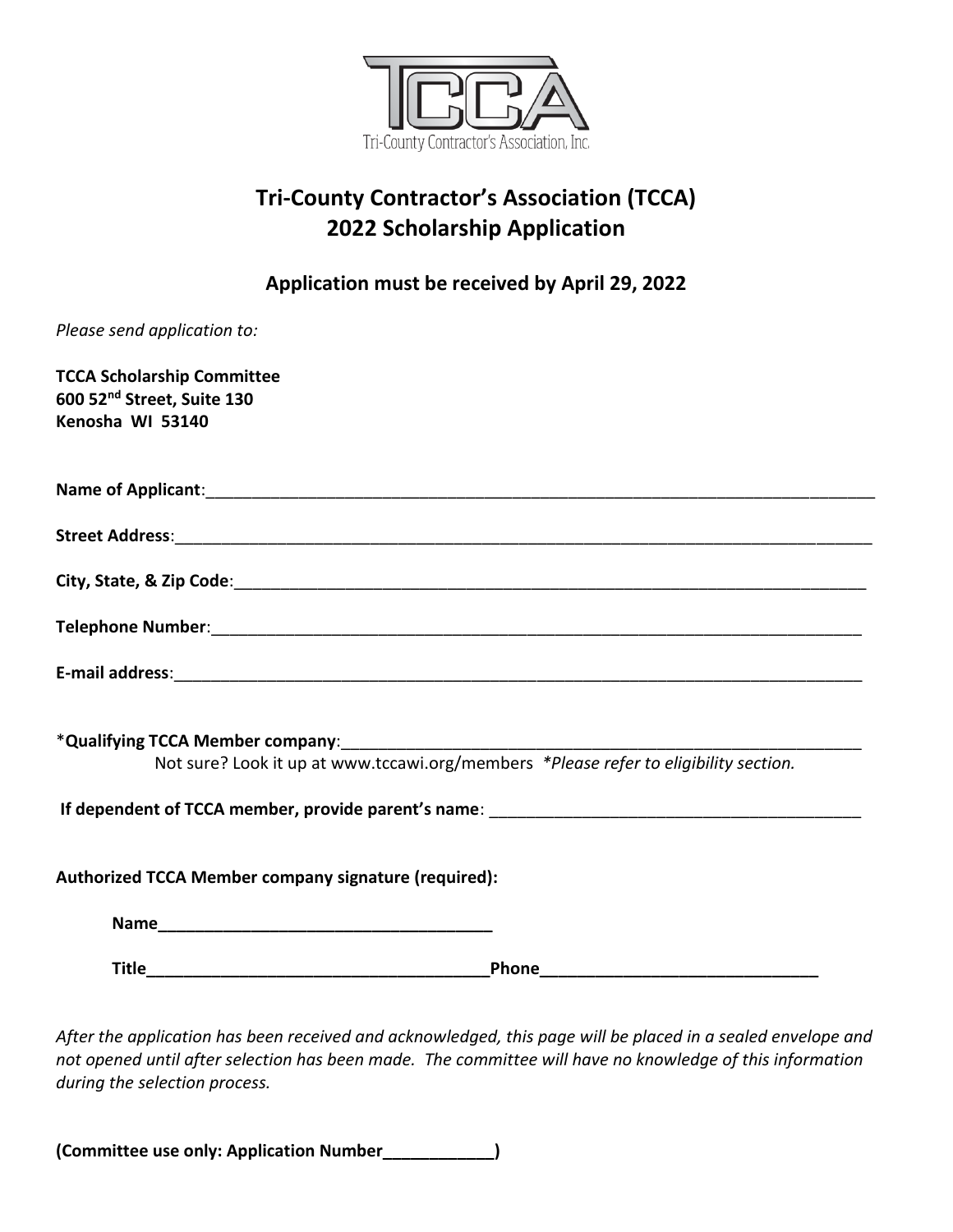|                                                                                                                                         |                                         | 2022 Scholarship Application | <b>Tri County Contractor's Association (TCCA)</b> |  |
|-----------------------------------------------------------------------------------------------------------------------------------------|-----------------------------------------|------------------------------|---------------------------------------------------|--|
|                                                                                                                                         |                                         |                              | Application must be received by April 29, 2022    |  |
|                                                                                                                                         | (Committee use only: Application Number |                              |                                                   |  |
| High School: (include transcript)                                                                                                       |                                         |                              | <b>Graduation Year:</b>                           |  |
| Address:                                                                                                                                | City:                                   | State:                       | Zip:                                              |  |
| GPA:                                                                                                                                    | Class Standing:<br>$\prime$             |                              | Sat score<br>Act score                            |  |
| College: (List college you currently attend or plan to attend. If, currently enrolled, include a transcript.)                           |                                         |                              |                                                   |  |
| Address:                                                                                                                                | City:                                   | State:                       | Zip:                                              |  |
|                                                                                                                                         |                                         |                              |                                                   |  |
| Construction-Related Planned Major:<br>GPA:                                                                                             |                                         | Planned Minor:               | <b>Expected Graduation Year:</b>                  |  |
| In the fall will enter college as a: $\Box$ Freshman $\Box$ Sophomore $\Box$ Junior $\Box$ Senior $\Box$ Graduate                       |                                         |                              |                                                   |  |
| ACTIVITIES AND HONORS: (For the past two years only. If, necessary, use a separate sheet.)                                              |                                         |                              |                                                   |  |
| List school-related extracurricular activities in which you have participated:                                                          |                                         |                              |                                                   |  |
|                                                                                                                                         |                                         |                              |                                                   |  |
|                                                                                                                                         |                                         |                              |                                                   |  |
| List non-school-related activities in which you have participated:                                                                      |                                         |                              |                                                   |  |
|                                                                                                                                         |                                         |                              |                                                   |  |
|                                                                                                                                         |                                         |                              |                                                   |  |
| List academic, civic honors or awards you have received:                                                                                |                                         |                              |                                                   |  |
|                                                                                                                                         |                                         |                              |                                                   |  |
| Reference: One reference is required and must be someone connected with the construction industry OR an education                       |                                         |                              |                                                   |  |
| professional, teacher or professor. The reference must send a letter of recommendation to TCCA or it may be enclosed with               |                                         |                              |                                                   |  |
| this application.<br>Reference Name:                                                                                                    |                                         | Position:                    |                                                   |  |
|                                                                                                                                         |                                         |                              |                                                   |  |
| Company/School:                                                                                                                         |                                         | Phone:                       |                                                   |  |
| Reference enclosed or date reference requested:                                                                                         |                                         |                              |                                                   |  |
| Describe any work experience, part-time or full-time:                                                                                   |                                         |                              |                                                   |  |
|                                                                                                                                         |                                         |                              |                                                   |  |
|                                                                                                                                         |                                         |                              |                                                   |  |
| List any other scholarships that you have been awarded:                                                                                 |                                         |                              |                                                   |  |
| On a separate sheet of paper, please write 500 or less-word essay describing your background, goals, and why you should be              |                                         |                              |                                                   |  |
| awarded this scholarship.<br>I certify that this application and all supporting documents are complete and accurate                     |                                         |                              | Send application & supporting documents to:       |  |
| to the best of my knowledge. I consent to verification of this information as needed,<br>including dependency, through company records. |                                         |                              | <b>TCCA Scholarship Committee</b>                 |  |
|                                                                                                                                         |                                         |                              | 600 52 <sup>nd</sup> Street, Suite 130            |  |
|                                                                                                                                         |                                         |                              | Kenosha WI 53140                                  |  |